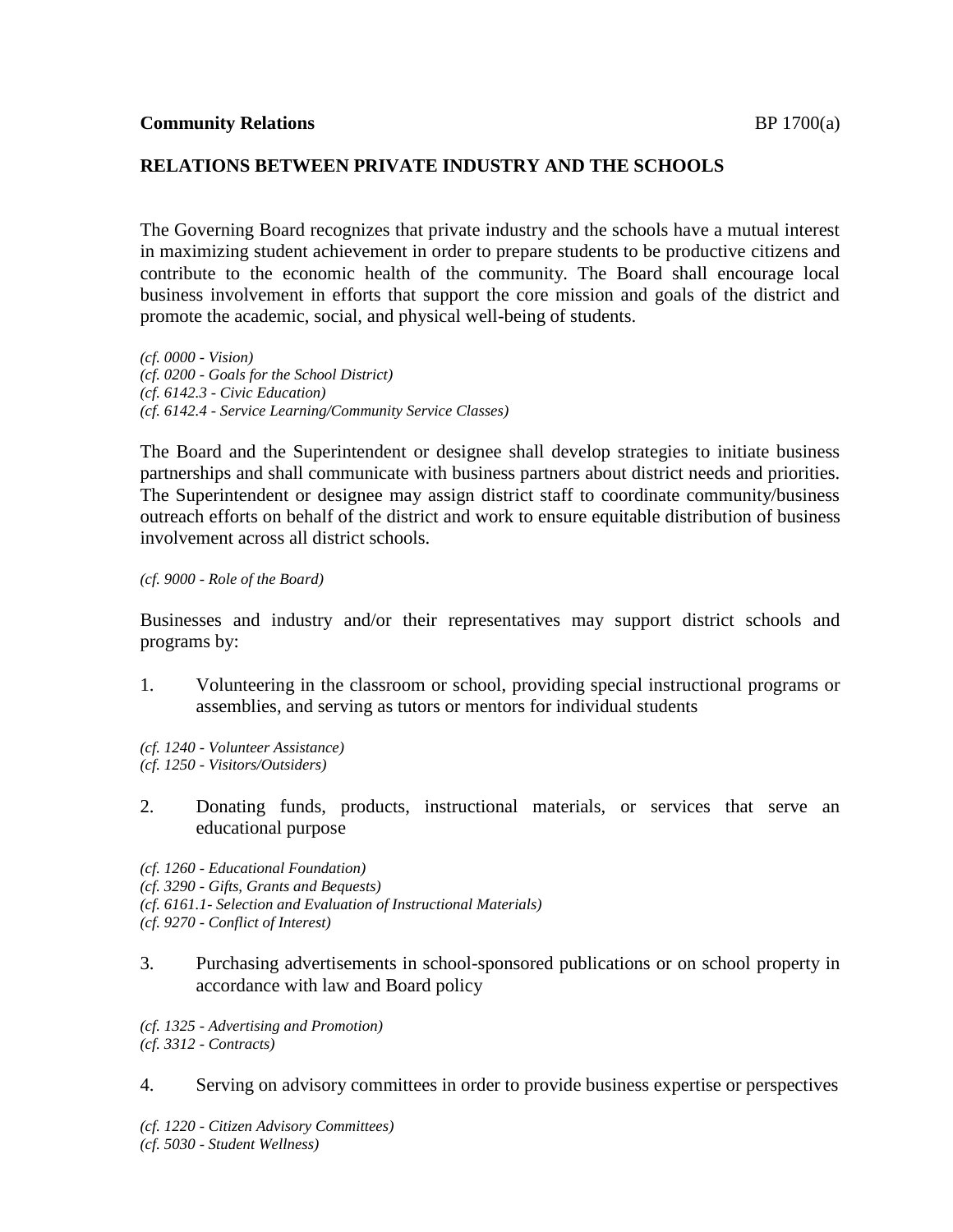## **RELATIONS BETWEEN PRIVATE INDUSTRY AND THE SCHOOLS** (continued)

5. Working with district staff to ensure the relevance and rigor of the district's career technical education program and providing work opportunities for students enrolled in these programs

*(cf. 5113.2 - Work Permits) (cf. 6178 - Career Technical Education) (cf. 6178.1 - Work-Based Learning)*

6. Engaging in other activities approved by the Superintendent or designee that are designed to increase student learning or support school operations

The Board urges employers to further support the schools by recognizing their employees' needs as parents/guardians, accommodating their needs for child care, and supporting their involvement with their children's schools.

*(cf. 5020 - Parent Rights and Responsibilities) (cf. 6020 - Parent Involvement)*

The Superintendent or designee may publicly acknowledge the support of a business partner in district communications and/or by allowing the use of the business name or logo on donated products or materials, but shall not unduly promote or endorse any commercial activity or products. He/she also may recommend Board commendation to those individuals and/or businesses that have made extraordinary contributions to the district.

*(cf. 1150 - Commendation and Awards)*

The Superintendent or designee shall regularly report to the Board regarding the district's progress in establishing and sustaining business partnerships and the ways in which businesses have supported district programs.

*(cf. 0500 - Accountability)*

*Legal Reference: (see next page)*